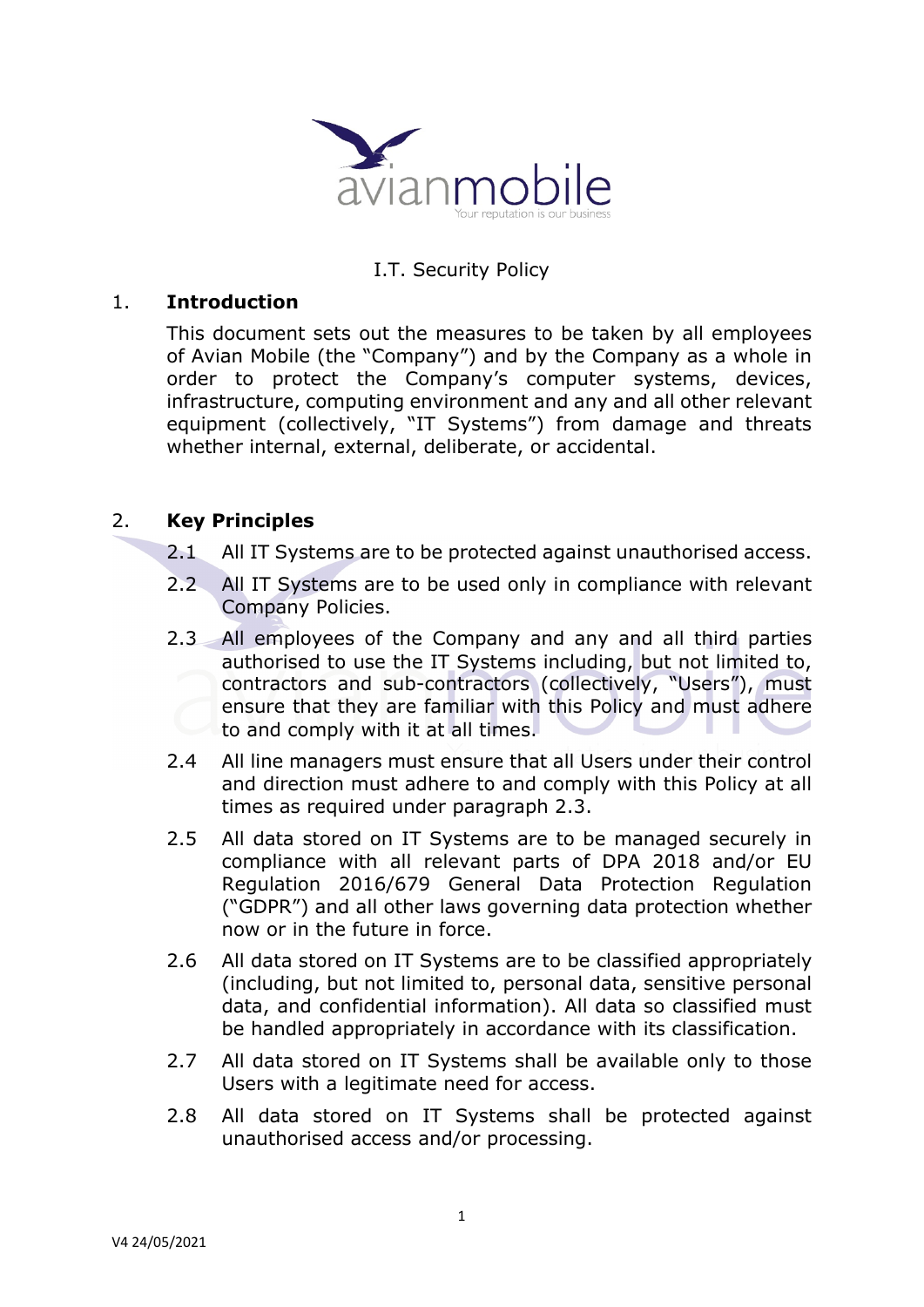- 2.9 All data stored on IT Systems shall be protected against loss and/or corruption.
- 2.10 All IT Systems are to be installed, maintained, serviced, repaired, and upgraded by Avian Mobile or their appointed IT Support Provider.
- 2.11 The responsibility for the security and integrity of all IT Systems and the data stored thereon (including, but not limited to, the security, integrity, and confidentiality of that data) lies with the IT Department unless expressly stated otherwise.
- 2.12 All breaches of security pertaining to the IT Systems or any data stored thereon shall be reported and subsequently investigated by the IT Department. Any breach which is either known or suspected to involve personal data shall be reported to the Data Protection Officer, Pat Baker and / or the IT Director, Andrew Price.
- 2.13 All Users must report any and all security concerns relating to the IT Systems or to the data stored thereon immediately to the IT Department or instead be reported to the Data Protection Officer.

### 3. **IT Department Responsibilities**

- 3.1 The IT Director, Andrew Price, shall be responsible for the following:
	- a) ensuring that all IT Systems are assessed and deemed suitable for compliance with the Company's security requirements;

I.

- b) ensuring that IT security standards within the Company are effectively implemented and regularly reviewed, working in consultation with the Company's senior management and Data Protection Officer, as appropriate, and reporting the outcome of such reviews to the Company's senior management;
- c) ensuring that all Users are kept aware of the requirements of this Policy and of all related legislation, regulations, and other relevant rules whether now or in the future in force including, but not limited to, the DPA 2018 and/or GDPR and the Computer Misuse Act 1990.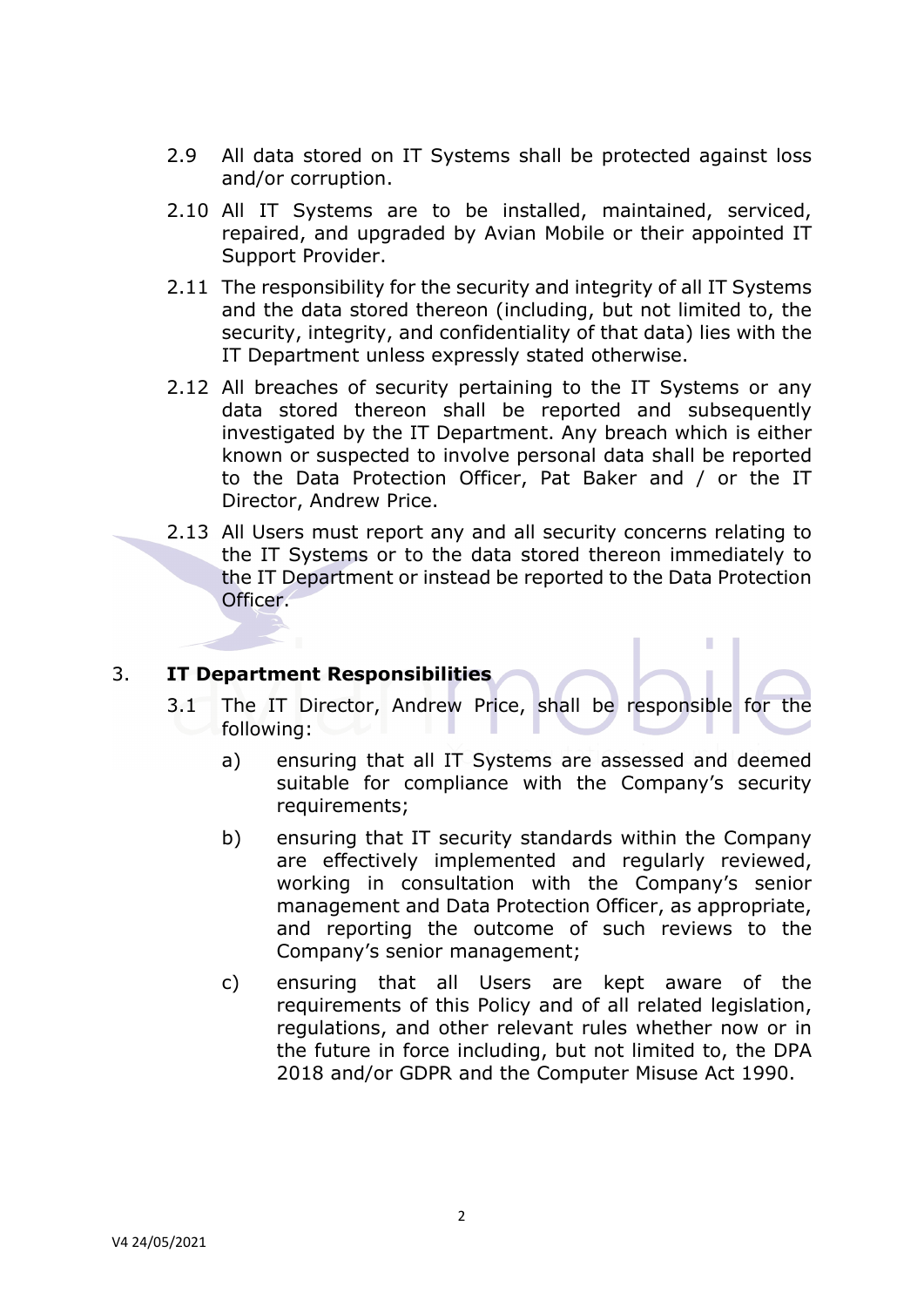- 3.2 The IT Staff shall be responsible for the following:
	- a) assisting all Users in understanding and complying with this Policy;
	- b) providing all Users with appropriate support and training in IT security matters and use of IT Systems;
	- c) ensuring that all Users are granted levels of access to IT Systems that are appropriate for each User, taking into account their job role, responsibilities, and any special security requirements;
	- d) receiving and handling all reports relating to IT security matters and taking appropriate action in response including, in the event that any reports relate to personal data, informing the Data Protection Officer;
	- e) taking proactive action, where possible, to establish and implement IT security procedures and raise User awareness;
	- f) assisting the IT Director in monitoring all IT security within the Company and taking all necessary action to implement this Policy and any changes made to this Policy in the future; and
	- g) ensuring that regular backups are taken of all data stored within the IT Systems at intervals no less than daily and that such backups are stored at a suitable location onsite and offsite**.** All backups should be encrypted using AES256 bit encryption.

4. **Users' Responsibilities** 

- 4.1 All Users must comply with all relevant parts of this Policy at all times when using the IT Systems.
- 4.2 All Users must use the IT Systems only within the bounds of UK law and must not use the IT Systems for any purpose or activity which is likely to contravene any UK law whether now or in the future in force.
- 4.3 Users must immediately inform the IT Department and, where such concerns relate to personal data, the Data Protection Officer of any and all security concerns relating to the IT Systems.
- 4.4 Users must immediately inform the IT Department of any other technical problems (including, but not limited to, hardware failures and software errors) which may occur on the IT Systems.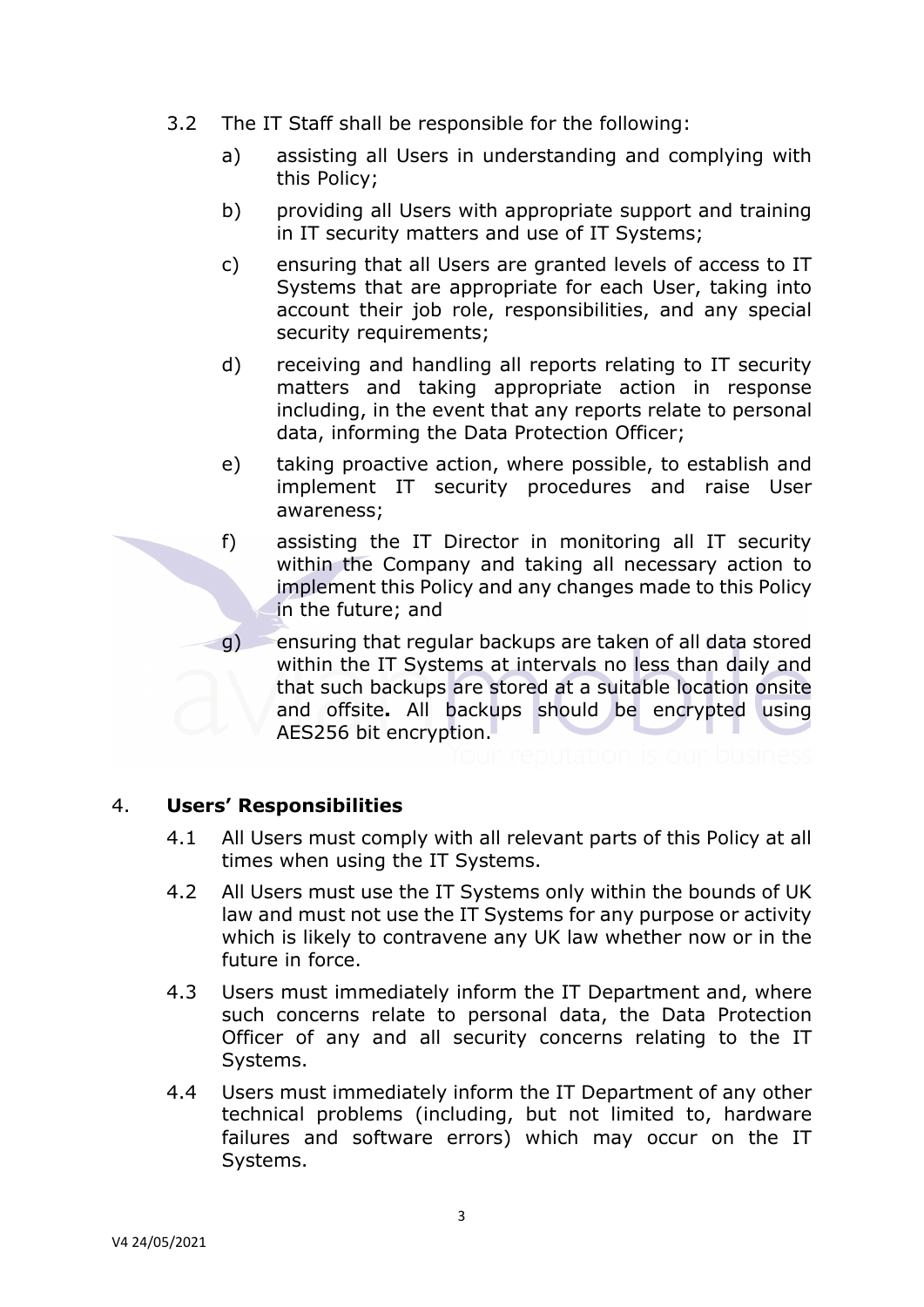4.5 Any and all deliberate or negligent breaches of this Policy by Users will be handled as appropriate under the Company's disciplinary procedures.

## 5. **Software Security Measures**

- 5.1 All software in use on the IT Systems (including, but not limited to, operating systems, individual software applications, and firmware) will be kept up-to-date and any and all relevant software updates, patches, fixes, and other intermediate releases will be applied at the sole discretion of the IT Department. This provision does not extend to upgrading software to new 'major releases' (e.g. from version 1.0 to version 2.0), only to updates within a particular major release (e.g. from version 1.0 to version 1.0.1 etc.). Unless a software update is available free of charge it will be classed as a major release, falling within the remit of new software procurement and outside the scope of this provision.
- 5.2 Where any security flaw is identified in any software that flaw will be either fixed immediately or the software may be withdrawn from the IT Systems until such time as the security flaw can be effectively remedied. If the security flaw affects, is likely to affect, or is suspected to affect any personal data, the Data Protection Officer shall be informed immediately.
- 5.3 No Users may install any software of their own, whether that software is supplied on physical media or whether it is downloaded, without the approval of the IT Director. Any software belonging to Users must be approved by the IT Director and may only be installed where that installation poses no security risk to the IT Systems and where the installation would not breach any licence agreements to which that software may be subject.
- 5.4 All software will be installed onto the IT Systems by the IT Department unless an individual User is given written permission to do so by the IT Manager. Such written permission must clearly state which software may be installed and onto which computer(s) or device(s) it may be installed.

# 6. **Anti-Virus Security Measures**

6.1 All IT Systems (including all computers and servers) will be protected with suitable anti-virus, firewall, and other suitable internet security software. All such software will be kept up-todate with the latest software updates and definitions.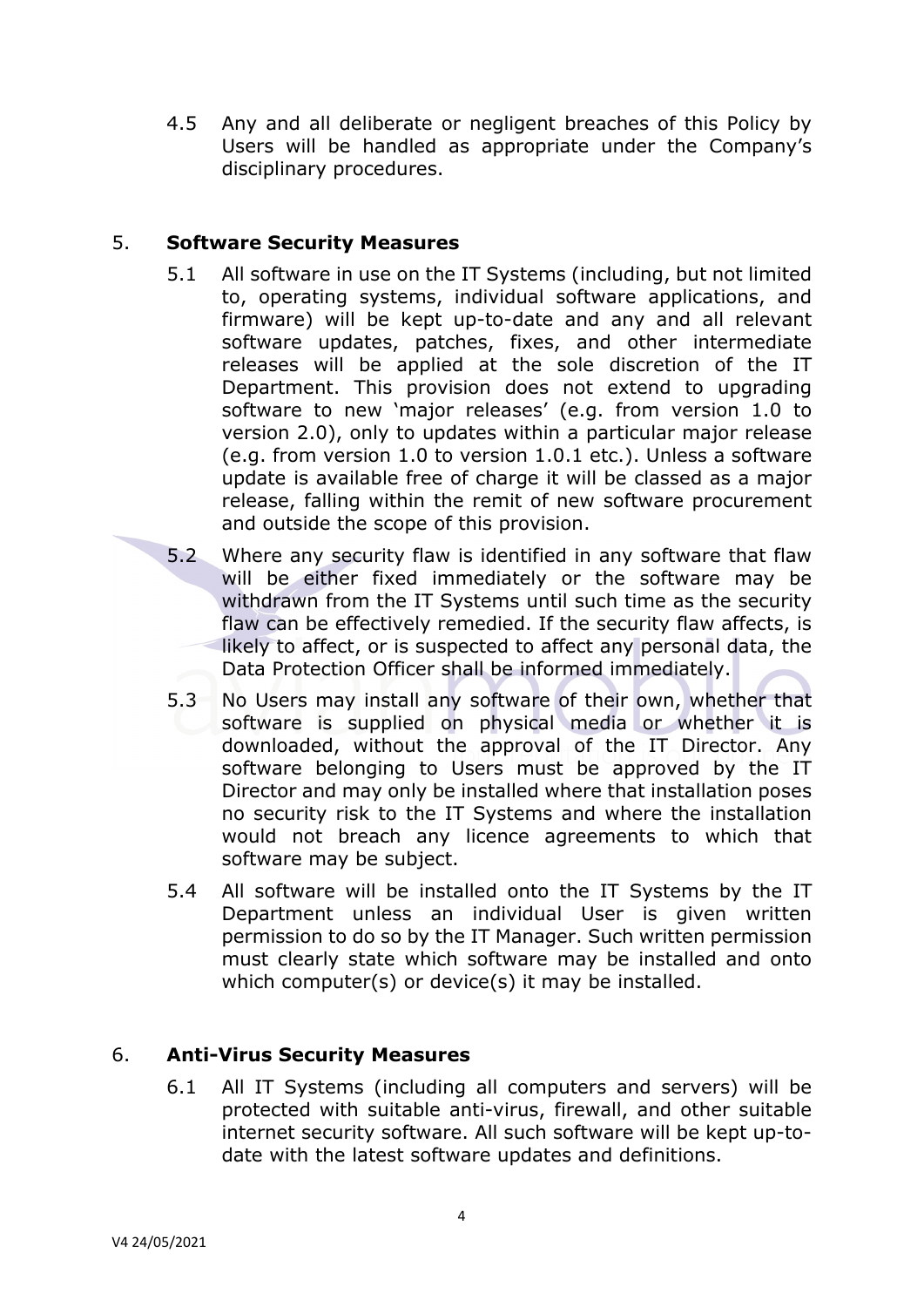- 6.2 All IT Systems protected by anti-virus software will be subject to a full system scan at least weekly.
- 6.3 All physical media (e.g. USB memory sticks or disks of any kind) used by Users for transferring files must be approved by a manager and virus-scanned before any files may be transferred. Such virus scans shall be performed automatically upon connection / insertion of media. Provision to use USB drives is locked by default and requires managers approval
- 6.4 Users shall be permitted to transfer files using cloud storage systems only with the approval of the IT Director. All files downloaded from any cloud storage system are be scanned for viruses during the download process and logged by the Firewall.
- 6.5 Any files being sent to third parties outside the Company, whether by email, on physical media, or by other means (e.g. shared cloud storage) will be automatically scanned for viruses before being sent or as part of the sending process, as appropriate. All email attachments are scanned automatically upon sending.
- 6.6 Where any virus is detected by a User this must be reported immediately to the IT Department (this rule shall apply even where the anti-virus software automatically fixes the problem). The IT Department shall promptly take any and all necessary action to remedy the problem. In limited circumstances this may involve the temporary removal of the affected computer or device. Wherever possible a suitable replacement computer or device will be provided immediately to limit disruption to the User.
- 6.7 If any virus or other malware affects, is likely to affect, or is suspected to affect any personal data, in addition to the above, the issue must be reported immediately to the Data Protection Officer.
- 6.8 Where any User deliberately introduces any malicious software or virus to the IT Systems this will constitute a criminal offence under the Computer Misuse Act 1990 and will be handled as appropriate under the Company's disciplinary procedures.

### 7. **Hardware Security Measures**

7.1 Wherever practical, IT Systems will be located in rooms which may be securely locked when not in use or, in appropriate cases, at all times whether in use or not (with authorised Users being granted access by means of a key, smart card, door code or similar). Where access to such locations is restricted, Users must not allow any unauthorised access to such locations for any reason.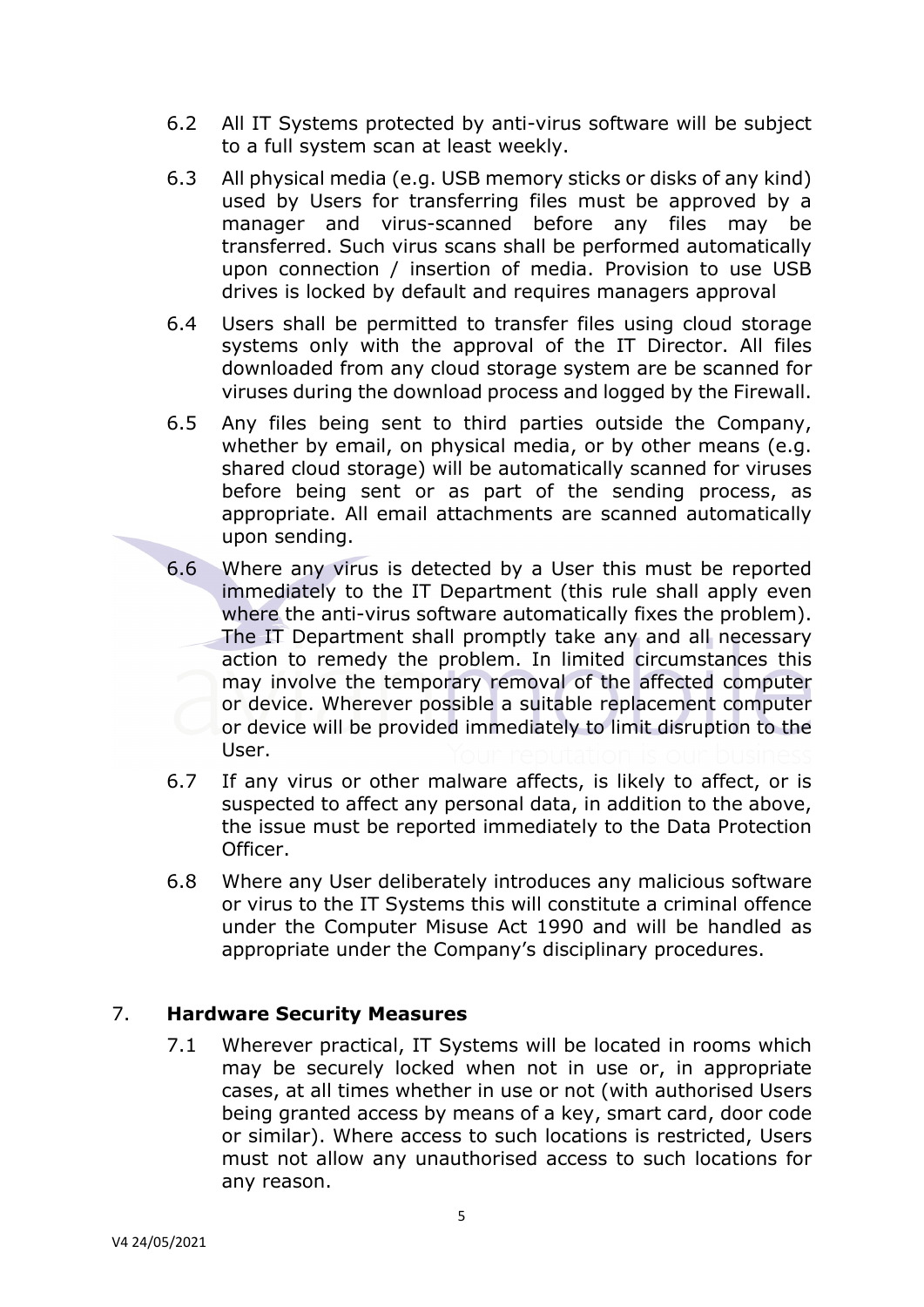- 7.2 All IT Systems not intended for normal use by Users (including, but not limited to, servers, networking equipment, and network infrastructure) shall be located, wherever possible and practical, in secured, climate-controlled rooms which may be accessed with a key, smart card, door code or similar and/or in locked cabinets which may be accessed only by designated members of the IT Department.
- 7.3 No Users shall have access to any IT Systems not intended for normal use by Users (including such devices mentioned above) without the express permission of the IT Director. Under normal circumstances, whenever a problem with such IT Systems is identified by a User, that problem must be reported to the IT Department. Under no circumstances should a User attempt to rectify any such problems without the express permission (and, in most cases, instruction and/or supervision) of the IT Director and / or the Company's appointed IT Support Provider.
- 7.4 All non-mobile devices (including, but not limited to, desktop computers, workstations, and monitors) shall, wherever possible and practical, be physically secured in place with a suitable locking mechanism. Where the design of the hardware allows, computer cases shall be locked to prevent tampering with or theft of internal components.
- 7.5 All mobile devices (including, but not limited to, laptops, tablets, and smartphones) provided by the Company should always be transported securely and handled with care. In circumstances where such mobile devices are to be left unattended they should be placed inside a lockable case or other suitable container. Users should make all reasonable efforts to avoid such mobile devices from being left unattended at any location other than their private homes or Company premises.
- 7.6 The IT Department shall maintain a complete asset register of all IT Systems. All IT Systems shall be labelled, and the corresponding data shall be kept on the asset register.

# 8. **Access Security**

8.1 Access privileges for all IT Systems shall be determined on the basis of Users' levels of authority within the Company and the requirements of their job roles. Users shall not be granted access to any IT Systems or electronic data which are not reasonably required for the fulfilment of their job roles.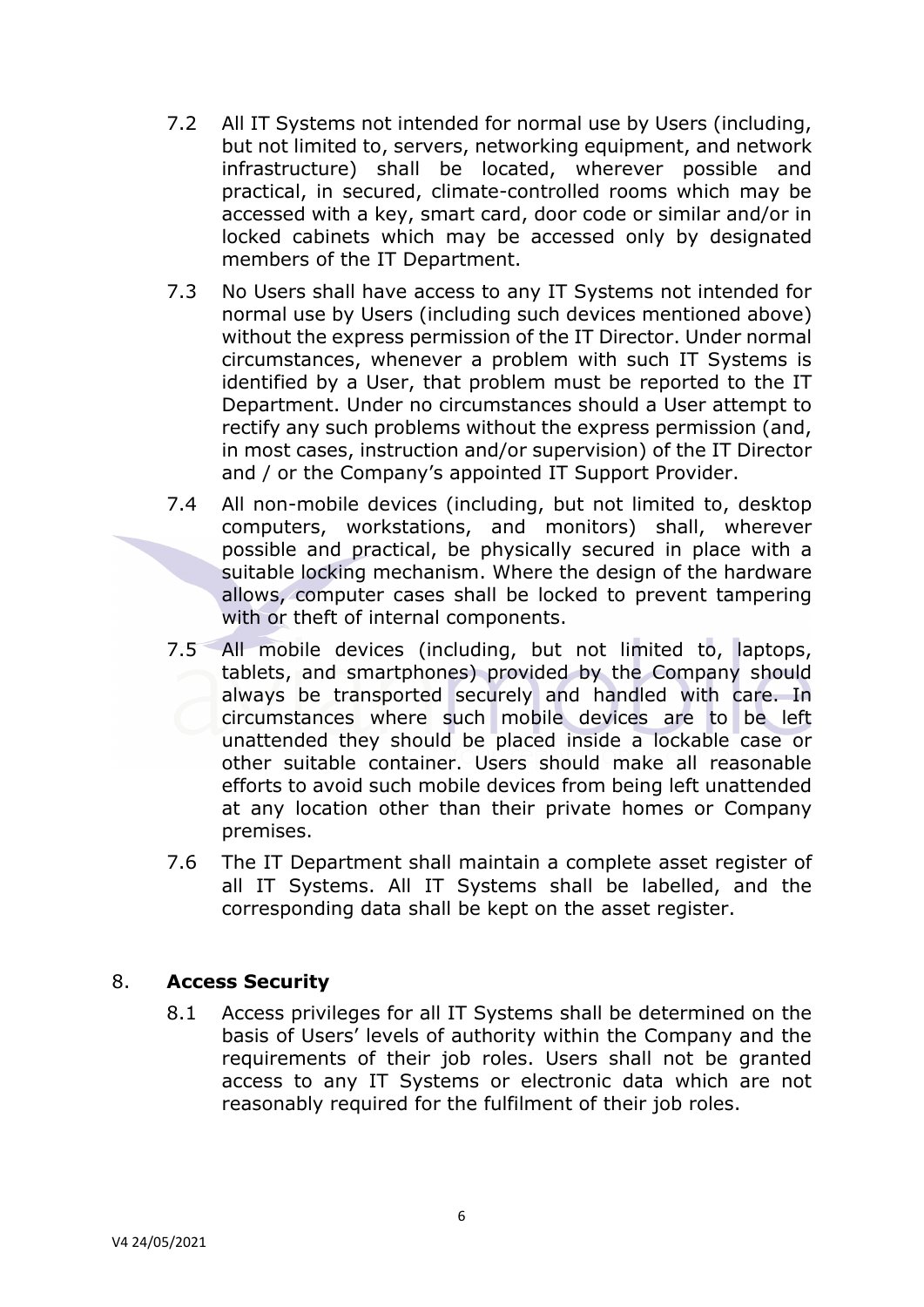- 8.2 All IT Systems (and in particular mobile devices including, but not limited to, laptops, tablets, and smartphones) shall be protected with a secure password or passcode, or such other form of secure log-in system as the IT Department may deem appropriate and approve. Not all forms of biometric log-in are considered secure. Only those methods approved by the IT Department may be used.
- 8.3 All passwords must, where the software, computer, or device allows:
	- a) be at least 9 (nine) characters long;
	- b) contain a combination of upper and lower case letters / numbers / spaces / symbols etc.;
	- c) be changed at least every 90 days;
	- d) be different from the previous password;
	- e) not be obvious or easily guessed (e.g. birthdays or other memorable dates, memorable names, events, or places etc.); and
	- f) be created by individual Users.
- 8.4 Passwords should be kept secret by each User. Under no circumstances should a User share their password with anyone, including the IT Director and the IT Staff. No User will be legitimately asked for their password by anyone at any time and any such request should be refused. If a User has reason to believe that another individual has obtained their password, they should change their password immediately and report the suspected breach of security to the IT Department and, where personal data could be accessed by an unauthorised individual, the Data Protection Officer.
- 8.5 If a User forgets their password, this should be reported to the IT Department. The IT Department will take the necessary steps to restore the User's access to the IT Systems which may include the issuing of a temporary password which may be fully or partially known to the member of the IT Staff responsible for resolving the issue. A new password must be set up by the User immediately upon the restoration of access to the IT Systems.
- 8.6 Users should not write down passwords if it is possible to remember them. If a User cannot remember a password, it should be stored securely (e.g. in a locked drawer or in a secure password database) and under no circumstances should passwords be left on display for others to see (e.g. by attaching a note to a computer display).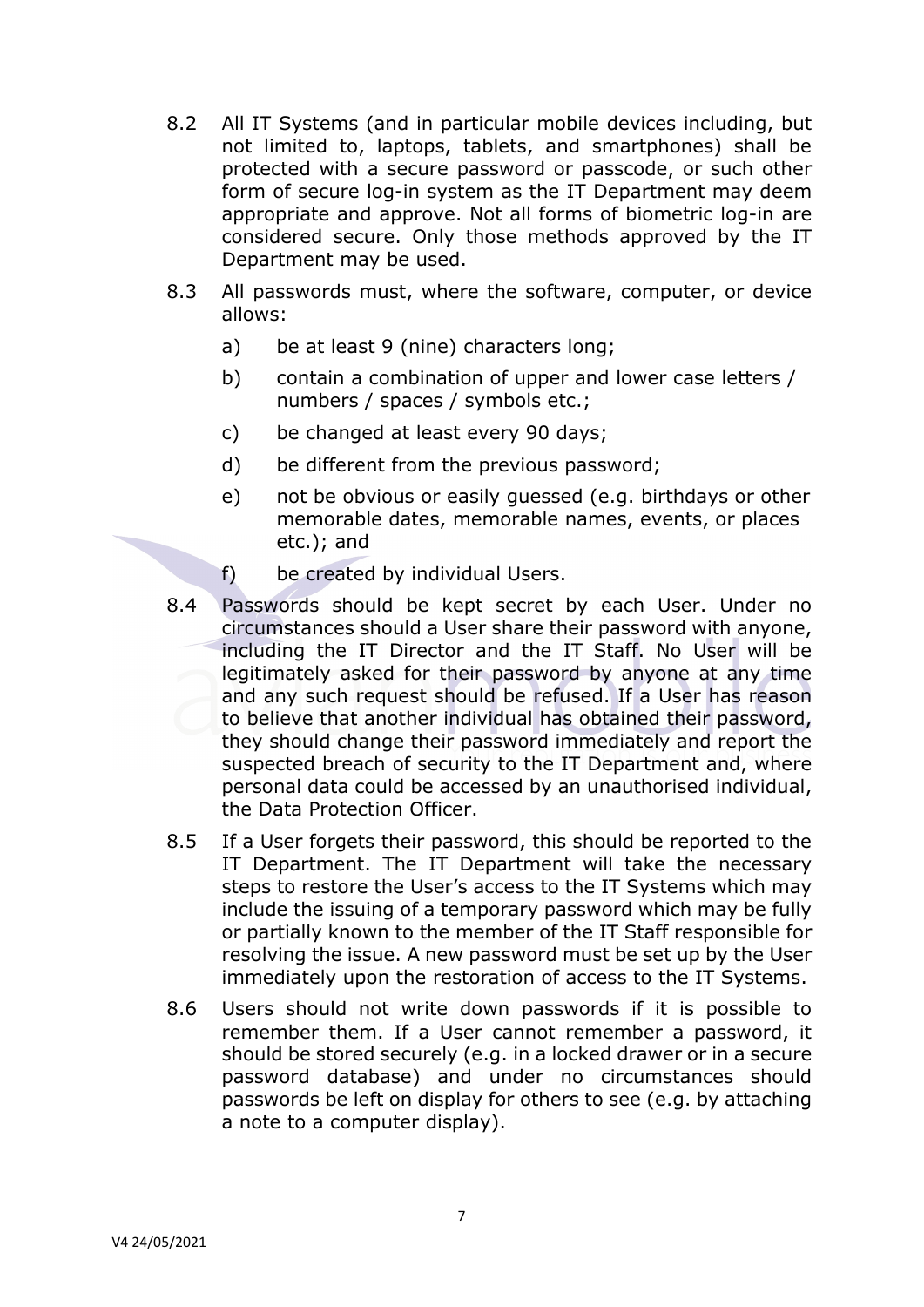- 8.7 All IT Systems with displays and user input devices (e.g. mouse, keyboard, touchscreen etc.) shall be protected, where possible, with a password protected screensaver that will activate after 5 minutes of inactivity. This time period cannot be changed by Users and Users may not disable the screensaver. Activation of the screensaver will not interrupt or disrupt any other activities taking place on the computer (e.g. data processing).
- 8.8 All mobile devices (including, but not limited to, laptops, tablets, and smartphones) provided by the Company shall be set to lock, sleep, or similar, after 1 minute of inactivity, requiring a password, passcode, or other form of log-in to unlock, wake, or similar. Users may not alter this time period.
- 8.9 Users may not use any software which may allow outside parties to access the IT Systems without the express consent of the IT Director. Any such software must be reasonably required by the User for the performance of their job role and must be fully inspected and cleared by the IT Director and, where such access renders personal data accessible by the outside party, the Data Protection Officer.
- 8.10 Users may connect their own devices (including, but not limited to, laptops, tablets, and smartphones) to the Company Guest network subject to the approval of the IT Department. Any and all instructions and requirements provided by the IT Department governing the use of Users' own devices when connected to the Company network must be followed at all times. Users' use of their own devices shall be subject to, and governed by, all relevant Company Policies (including, but not limited to, this Policy) while those devices are connected to the Company network or to any other part of the IT Systems. The IT Department shall reserve the right to request the immediate disconnection of any such devices without notice.**]**

### 9. **Data Storage Security**

- 9.1 All data, and in particular personal data, should be stored securely using passwords and AES 256 bit data encryption.
- 9.2 All data stored electronically on physical media, and in particular personal data, should be stored securely in a locked box, drawer, cabinet, or similar.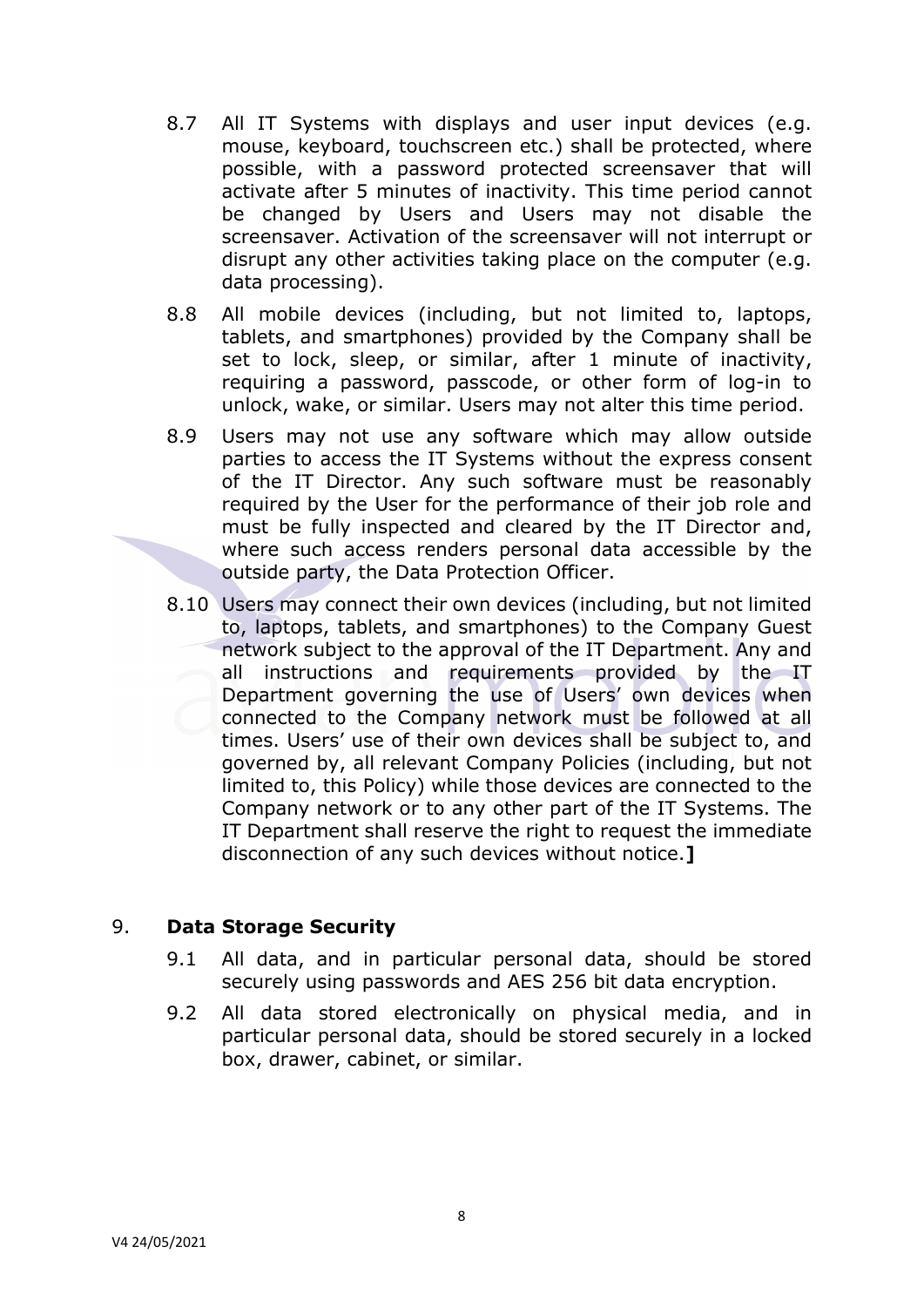- 9.3 No personal data should be stored on any mobile device (including, but not limited to, laptops, tablets, and smartphones), whether such device belongs to the Company or otherwise without the formal written approval of the Data Protection Officer and, in the event of such approval, strictly in accordance with all instructions and limitations described at the time the approval is given, and for no longer than is absolutely necessary.
- 9.4 No data, and in particular personal data, should be transferred to any computer or device personally belonging to a User unless the User in question is a contractor or sub-contractor working on behalf of the Company and that User has agreed to comply fully with the Company's Data Protection Policy and the DPA 2018 and/or GDPR.

#### 10. **Data Protection**

- 10.1 All personal data (as defined in the DPA 2018 and/or GDPR) collected, held, and processed by the Company will be collected, held, and processed strictly in accordance with the principles of the DPA 2018 and/or GDPR, the provisions of the DPA 2018 and/or GDPR and the Company's Data Protection Policy.
	- 10.2 All Users handling data for and on behalf of the Company shall be subject to, and must comply with, the provisions of the Company's Data Protection Policy at all times. In particular, the following shall apply:
		- a) All emails containing personal data must be encrypted AES 256
		- b) All emails containing personal data must be marked "confidential";
		- c) Personal data may be transmitted over secure networks only; transmission over unsecured networks is not permitted under any circumstances;
		- d) Personal data may not be transmitted over a wireless network if there is a wired alternative that is reasonably practicable;
		- e) Personal data contained in the body of an email, whether sent or received, should be copied directly from the body of that email, and stored securely. The email itself should be deleted. All temporary files associated therewith should also be deleted.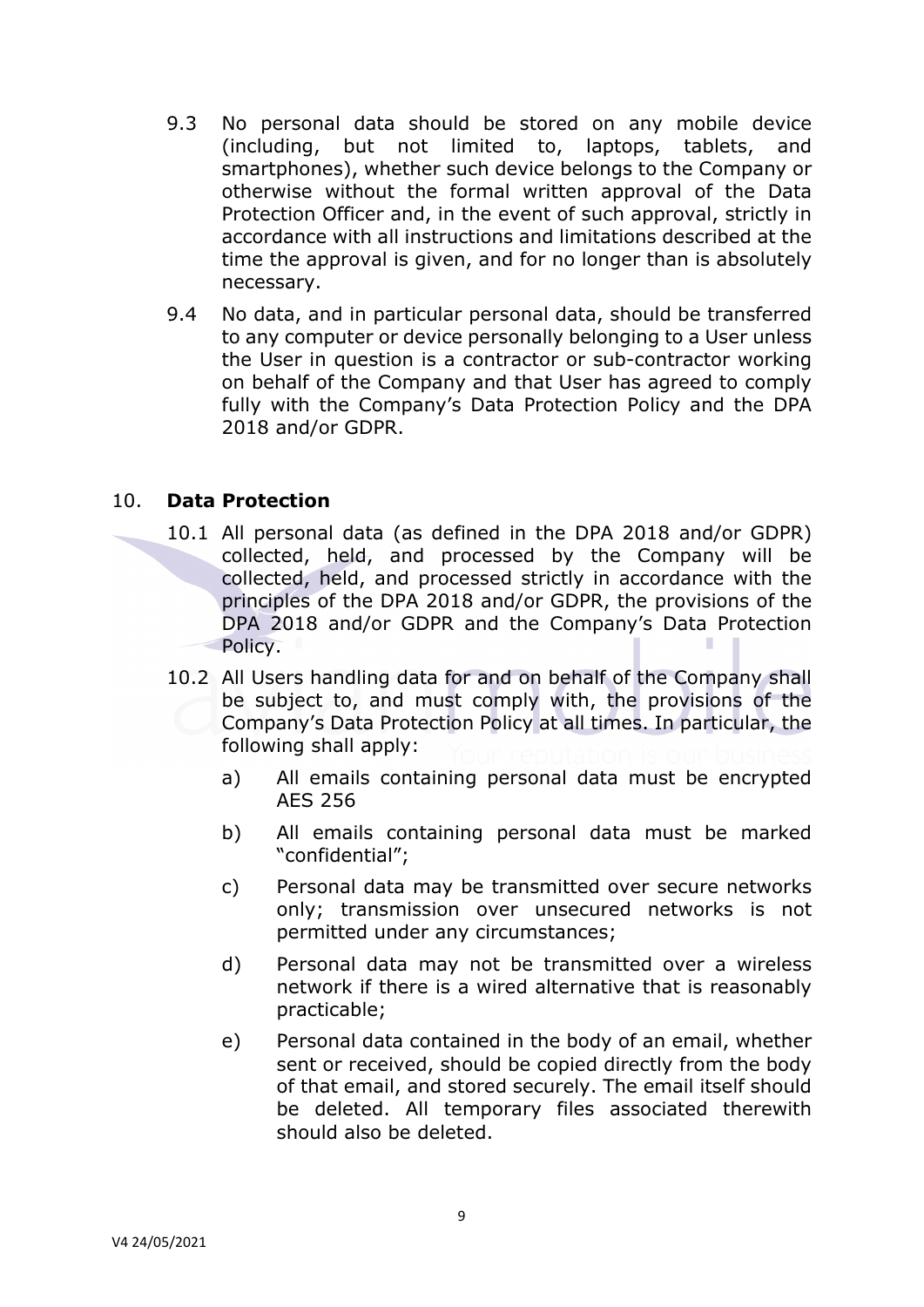- f) All personal data to be transferred physically, including that on removable electronic media, shall be transferred in a suitable container marked "confidential".
- g) Where any confidential or personal data is being viewed on a computer screen and the computer in question is to be left unattended for any period of time, the User must lock the computer and screen before leaving it.
- 10.3 Any questions relating to data protection should be referred to the Data Protection Officer, Pat Baker or the IT Director, Andrew Price.

### 11. **Internet and Email Use**

- 11.1 All Users shall be subject to, and must comply with, the provisions of the Company's Communications, Email and Internet Policy when using the IT Systems.
- 11.2 Where provisions in this Policy require any additional steps to be taken to ensure IT security when using the internet or email over and above the requirements imposed by the Communications, Email and Internet Policy, Users must take such steps as required.

# 12. **Reporting IT Security Breaches**

- 12.1 Subject to paragraph 12.2, all concerns, questions, suspected breaches, or known breaches shall be referred immediately to the IT Department**.**
- 12.2 All concerns, questions, suspected breaches, or known breaches that involve personal data shall be referred immediately to the Data Protection Officer who shall handle the matter in accordance with the Company's Data Protection Policy.
- 12.3 Upon receiving a question or notification of a breach, the IT Department shall, within 24 Hours, assess the issue including, but not limited to, the level of risk associated therewith, and shall take any and all such steps as the IT Department deems necessary to respond to the issue.
- 12.4 Under no circumstances should a User attempt to resolve an IT security breach on their own without first consulting the IT Department (or the Data Protection Officer, as appropriate). Users may only attempt to resolve IT security breaches under the instruction of, and with the express permission of, the IT Department.